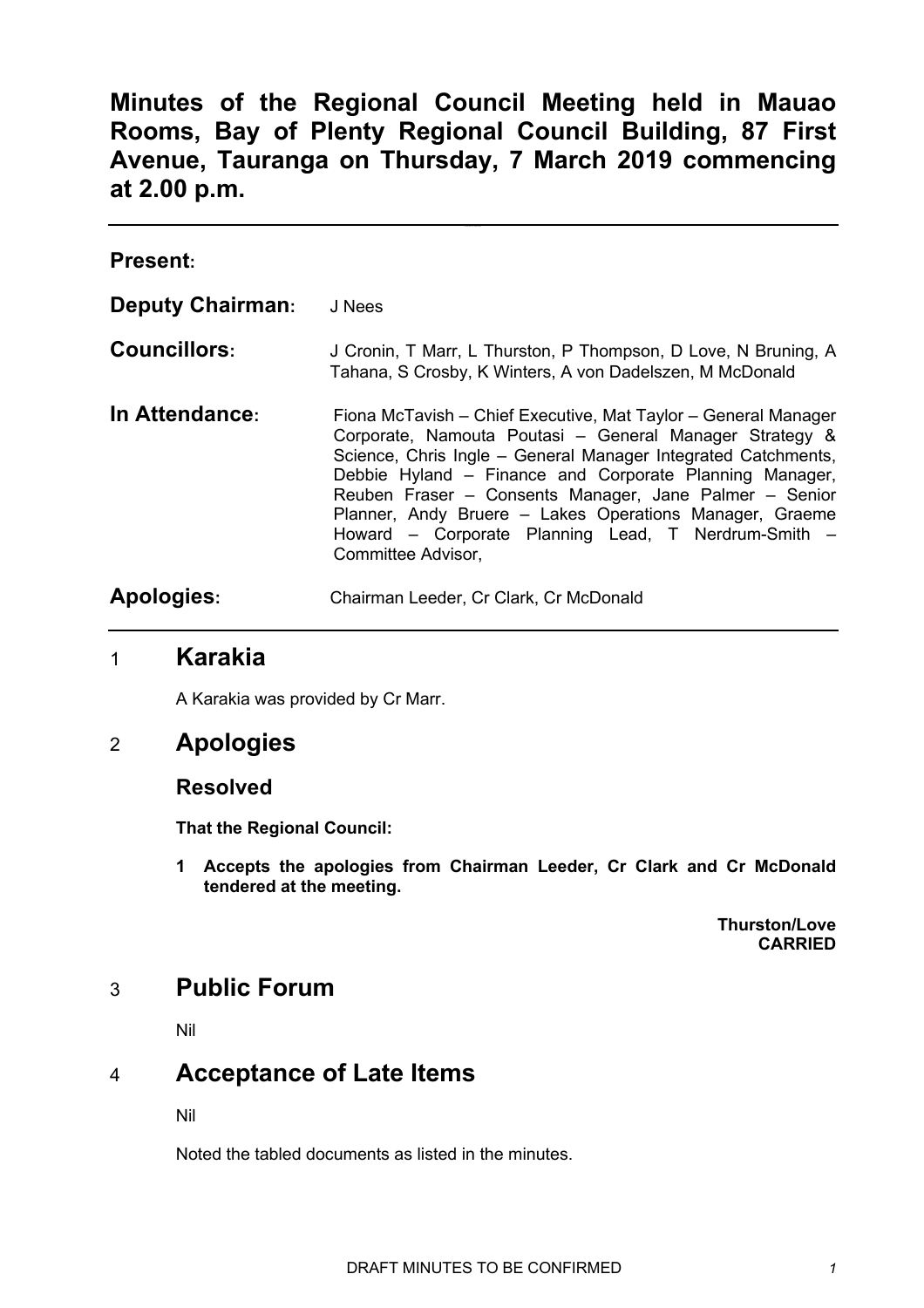# 5 **General Business**

Nil

# 6 **Declaration of Conflicts of Interest**

Nil

## 7 **Reports**

## 7.1 **Adoption of the 'Statement of Proposal: Proposed Changes to Bay of Plenty Regional Council's Resource Management Act Charges' for Public Consultation**

### *PowerPoint Presentation – Reference A3144206*

Chris Ingle – General Manager: Integrated Catchments, Debbie Hyland – Finance and Corporate Planning Manager, Reuben Fraser – Consents Manager and Jane Palmer – Senior Planner presented this item.

Key Points of Presentation

- Adoption of the Statement of Proposal: changes to the RMA fees and charges policy
- RMA and Building Act Charges Policy
- Data and Science Charges background
- Proposed changes Consent and Compliance charges.

#### In Response to Questions

- Direct communication as part of the consultation process would advise current consent holders of the proposed changes
- One hour of staff time, free of charge, was provided for the initial discussion with consent applicants
- More details with regards to Iwi and Hapū charges was being sought and it was accordingly not included in the 2019/20 Consultation Document
- Council refunded any unused/surplus components of the up-front deposit payable by consent applicants.

### **Resolved**

**That the Regional Council:**

- **1 Receives the report, Adoption of the 'Statement of Proposal: proposed changes to Bay of Plenty Regional Council's Resource Management Act charges' for public consultation;**
- **2 Approves the proposed changes for the purposes of consultation as follows:**
- **a. Include an additional category in Tier 2 of the general resource consent application deposits as follows: 'Review of consent conditions (deposit fee is payable by the 20th of the month following service of notice by Council)'**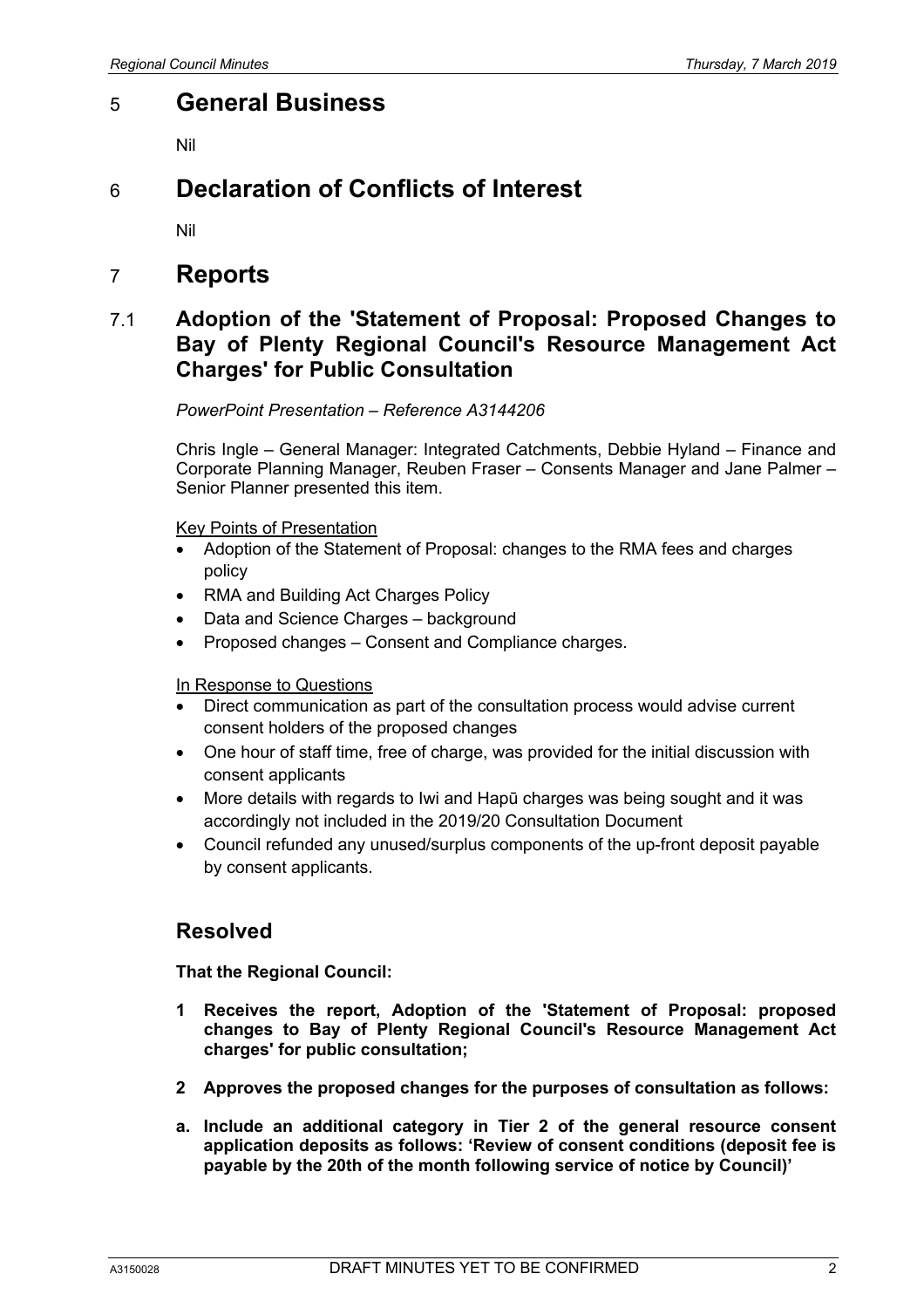- **b. Include an additional schedule (Schedule 3A) for charges for Monitoring under the National Environmental Standard for Plantation Forestry (NESPF)**
- **c. Include an additional compliance monitoring category in Schedule 2A for Composting Facilities (including vermicomposting)**
- **d. Change the inspection frequency (to reflect associated risk) of:**
	- **i. Landfills - closed (Schedule 1A): from 5 yearly to 3 yearly**
	- **ii. Low-risk OSET consents (Schedule 1A): from 8 yearly to 10 yearly**
	- **iii. Dredging (Schedule 2A): from 1 yearly to 'as required'**
- **e. Exempt low-risk OSET consents from the annual administration charge unless an inspection has been carried out, and adjust the wording in Table 10 of the Charges Policy to provide for a general exemption from the annual administration charge for low risk activities (with an inspection frequency of 10 years or more)**
- **f. Introduce charging of staff time to the nearest 15 minutes, with a minimum charge of 15 minutes**
- **g. Introduce the second phase of the increase to the data and science charges (Schedules 1B-12B)**
- **h. Increase the staff charge out rates (Schedule 2) by inflation of 1.024% (BERL) and update the associated charges in Tables 2, 7 and 13 and Schedules 1A and 1B-12B accordingly;**
- **3 Adopts the attached supporting information documents for the purposes of consultation on the proposed changes to some of the Resource Management Act charges;**
- **4 Adopts the attached 'Statement of Proposal: proposed changes to Bay of Plenty Regional Council's Resource Management Act charges' for public consultation using the special consultative procedure under the Local Government Act, to be consulted on concurrently with the Annual Plan 2019/20;**
- **5 Delegates authority to the Chief Executive to make minor editorial and formatting amendments to the Statement of Proposal and supporting information documents if required.**

**Love/Thurston CARRIED**

### 7.2 **Annual Plan 2019/20 - Adoption of Consultation Document for Public Consultation**

*PowerPoint Presentation – Reference A3144206*

Mat Taylor – General Manager Corporate, Namouta Poutasi – General Manager Strategy & Science, Chris Ingle – General Manager Integrated Catchments, Debbie Hyland – Finance and Corporate Planning Manager, Graeme Howard – Corporate Planning Lead presented this item.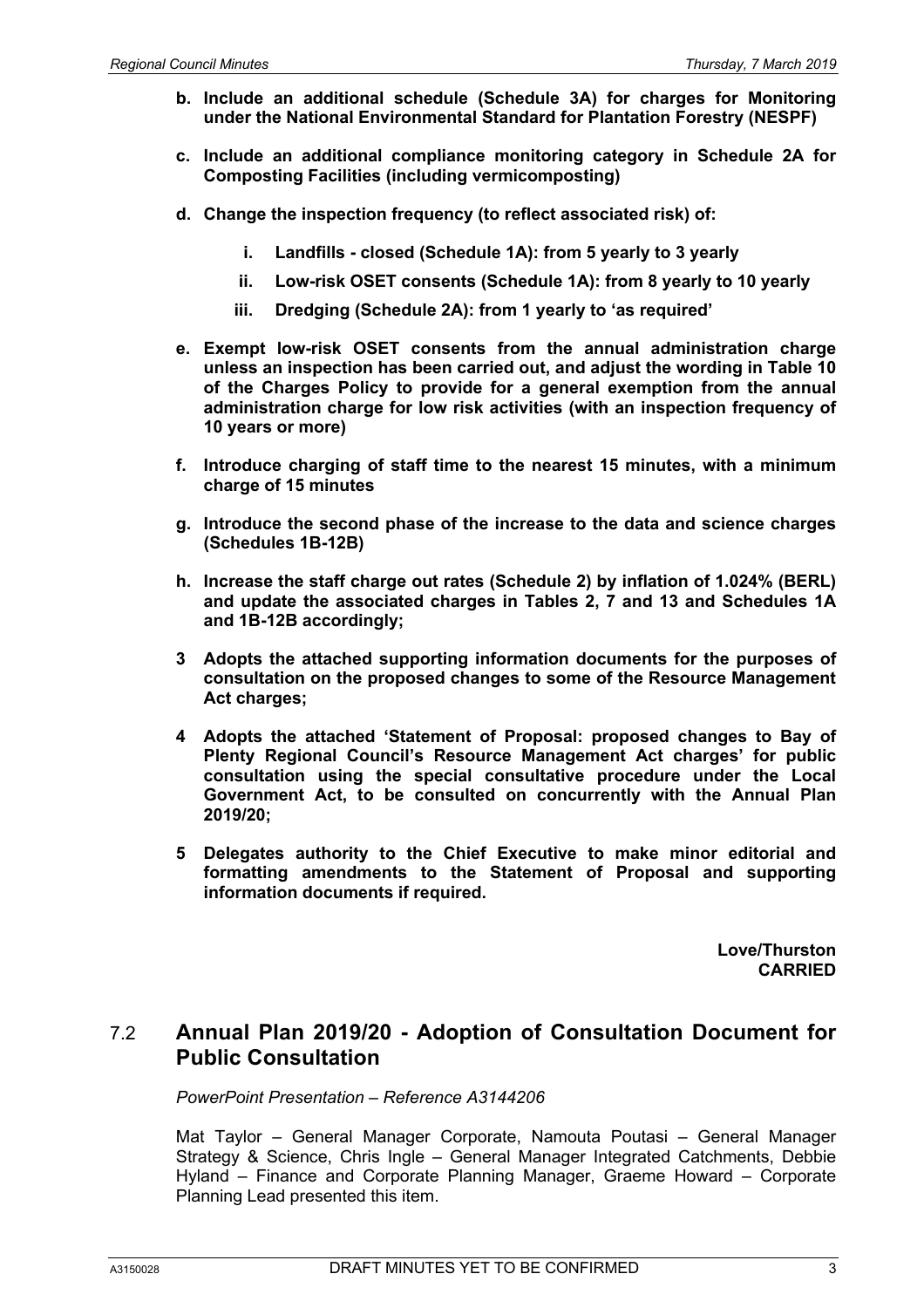Noted **tabled item 1** – Total rates by Territorial Authority and amended recommendation 5.

Key Points of Presentation

- Adoption of the Annual Plan 2019/20 Consultation Document
- Purpose
- Annual Plan 2019/20 recap
- Development of Annual Plan 2019/20
- Changes proposed through Annual Plan 209/20 align to our strategic framework
- 2019/20 draft budget
	- Highlights
	- Expenditure
	- **Efficiencies**
	- Revenue/Rates
- Total Rates by Territorial Authority Annual Average Median Properties 1000 $m^2$
- Additional \$1.9m OpEx in Draft Budget 2019/20
- Annual Plan 2019/20 New expenditure requests
- Waihi passenger transport service \$57k OpEx
- Ridewise Total Mobility Solution \$27 CapEx
- Additional CapEx \$400k in 2019/20 to help manage lake levels in Lake Okareka
- Annual Plan 2019/20 Previously approved expenditure requests
- Supporting Biodiversity in the Kaimai Mamaku ranges
	- Background
	- Budget implications
- 'What Do You Think?' Annual Plan 2019/20 Consultation Document Statement of Proposal for amendment to the Revenue and Finance Policy
- Consultation Document
	- Climate change
	- Regional Safety and Rescue Services
	- Passenger transport
- Statement of Proposal (SOP) to amend the Revenue and Finance Policy (RFP)
- **Community Engagement**
- Two Phased Consultation
- Consultation Dates & Locations
- Annual Plan 2019/20 Next steps
- Recommendations
- Forecast Borrowing and Debt Limit.

Andy Bruere – Lakes Operations Manager presented the request for new OpEx for works associated with managing the lake levels at Lake Ōkāreka.

Key Points – Lake Ōkāreka

- An emergency consent was in place for the temporary pipelines and Council was seeking long-term consent to continue the work of establishing pipelines for flood protection
- Intended to use the existing pipes towards the permanent infrastructure
- Access would be across private land which added to the estimated costs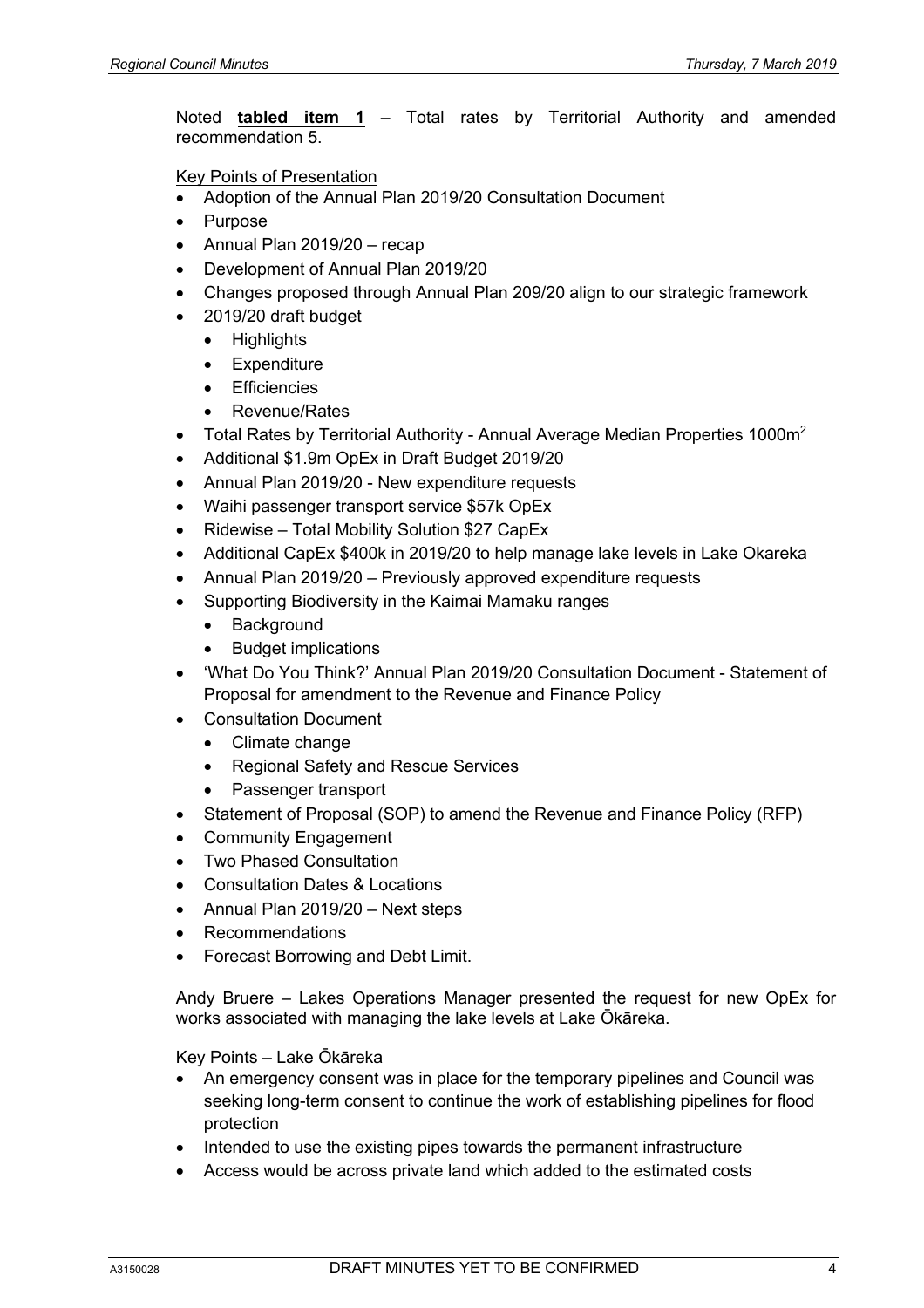- Council was undertaking erosion protection work that benefitted the local residents and property owners
- Access across private land required permission from land owners and consultation had only recently been completed
- The total budget was spread over three years, however \$400k was for immediate work and included in the 2019/20 budget
- Funding would be through borrowing with the cost of depreciation split between general and targeted rates.

### Staff in Response to Questions

- Council would work with Waikato Regional Council regarding the parts of the Kaimai Mamaku ranges that fell within their authority
- The assumption was a dollar-for-dollar match of Council's investment by the Department of Conservation
- Co-funding of projects on DoC land was possible under the current Pest Control Policy when a project was classified as high priority.

### Key Points – Members

- Concerned that the Lake Okareka issue had been presented at this late stage
- Queried the inclusion of \$240k OpEx in 2019/20 towards biodiversity in Kaimai Mamaku ranges as the project did not appear to have been sufficiently scoped at this stage
- Considered that the biodiversity project would not be viable unless other funding and support was secured.

Staff Follow-up

- Further clarification in consultation document regarding the accuracy of the rates increase and the 'real' impact on the various constituencies
- Further investigate possible support by Waikato Regional Council towards the Waihi bus service.

### **Consultation Document**

Key Points – Staff

- Hardcopies of the consultation document would be publicly available in a number of locations
- Any indication of a 'preferred option' had been removed from the consultation document at the Councillors' request
- Any changes in the funding mechanism for regional safety and rescue services would not be implemented until 2020/21
- There was no commitment by Toi Ohomai at this stage towards funding of school transport: Information would be provided to Councillors in March 2019 to support decision making for the final Annual Plan
- The Statement of Proposal for the Revenue and Finance Policy meant introducing rate funding mechanisms for Regional Infrastructure Funding, if this was an appropriate option
- Community engagement would commence on 18 March 2019, with a number of events incorporating Councillors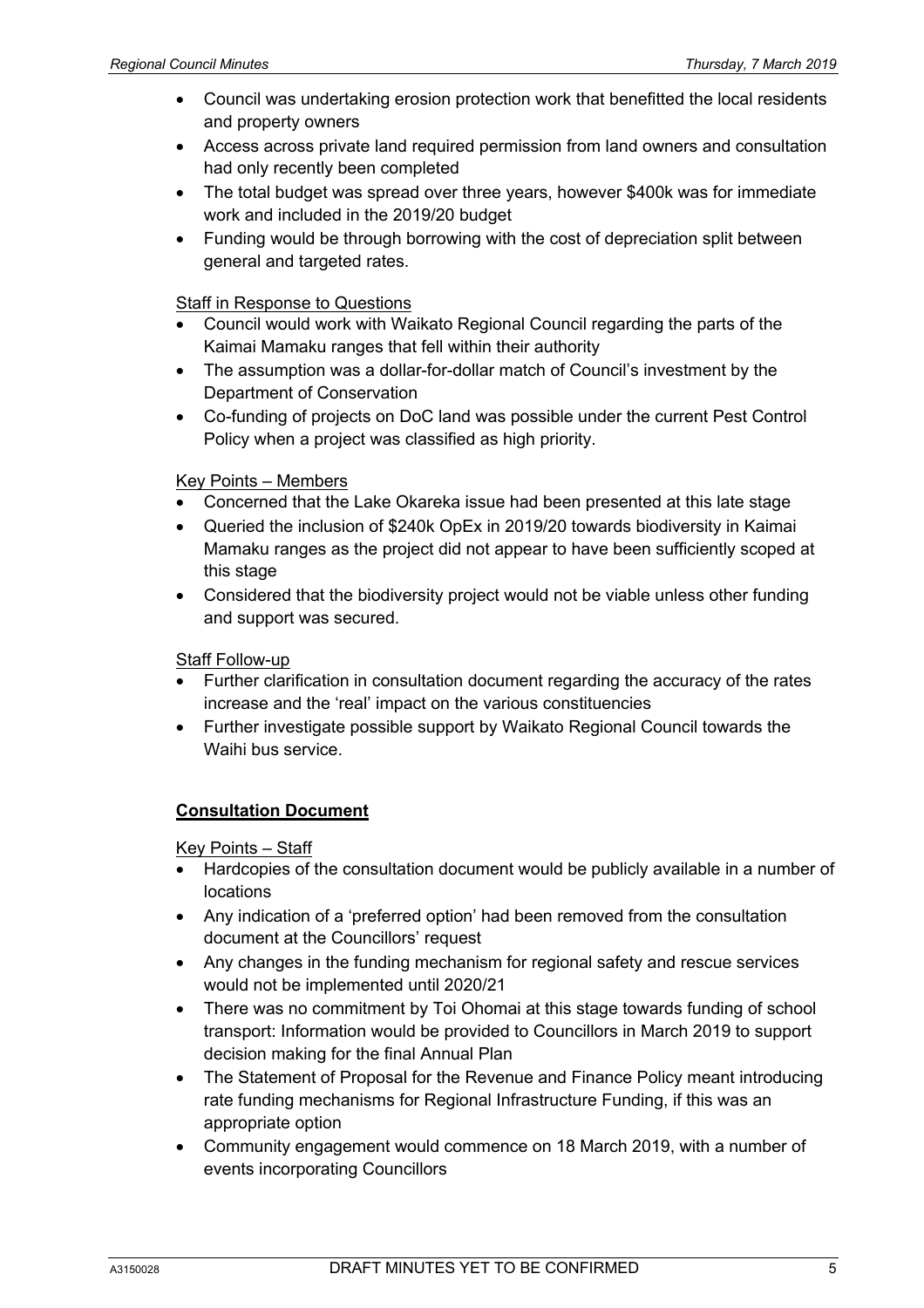• Councillors were encouraged to attend the 'Have Your Say' community engagement events.

Staff Follow-up

- Provide a telephone number for community feedback as part of the consultation process
- Guidance to be provided pre-May 2019 to Councillors so they have a clear understanding of the consultation topics for climate change
- The wording 'a further \$200,000 (Climate Change pg. 125 of agenda) could be misleading and should be formulated differently
- Include links to further information regarding the four focus areas for Climate **Change**
- Further bus stops in Western Bay of Plenty considered a pre-requisite for supporting the rates proportions for passenger transport.

Expressed appreciation of the effort of staff in the development of the high quality draft Annual Plan 2019/20 and Consultation Document 2019/20.

## **Resolved**

### **That the Regional Council:**

- **1 Receives the report, Adoption of Consultation Document for the Annual Plan 2019/20 public consultation process;**
- **2 Approves additional operating expenditure of \$57,000 in the draft Annual Plan Budget 2019/20 and subsequent years, for the public transport service for Waihi Beach per the recommendation of the Public Transport Committee on 8 February 2019 (refer to Section 1.2).**
- **3 Approves additional capital expenditure of \$21,000 in the draft Annual Plan Budget 2019/20 for the Passenger Transport Activity to implement the Ridewise 2 Total Mobility System and notes that staff will seek co-investment by the New Zealand Transport Agency (refer to Section 2.2).**
- **4 Approves additional capital expenditure of \$400,000 in the draft Annual Plan Budget 2019/20 for the Rotorua Lakes Activity to undertake additional stream works and property remediation to manage high lake levels at Lake Okareka (refer to Section 2.3).**

#### **Amended Recommendation 5:**

**5 Approves the draft Annual Plan Budget 2019/20 (Appendix 1) for the purpose of public consultation and that the draft Annual Plan Budget 2019/20 is supported by the draft budget changes register (Appendix 2).**

**Confirm new expenditure per the draft Annual Plan 2019/20 budget changes register (Appendix 2) as below. Note all items have previously been approved by full Council, except where highlighted.** 

| <b>Key Issue</b> | <b>Expenditure</b><br><b>Operating</b><br>and<br><b>Revenue</b> |                 |                    | <b>Draft AP</b> | <b>Council</b><br>reconfirmed 7 |
|------------------|-----------------------------------------------------------------|-----------------|--------------------|-----------------|---------------------------------|
|                  | Group of                                                        | <b>Activity</b> | <b>Description</b> | 2019/20         | <b>March</b><br>(Yes/No)        |
|                  | <b>Activities</b>                                               |                 |                    | \$000           |                                 |
| <b>Strategic</b> | All                                                             | All             | Climate change     | 200             | <b>Yes</b>                      |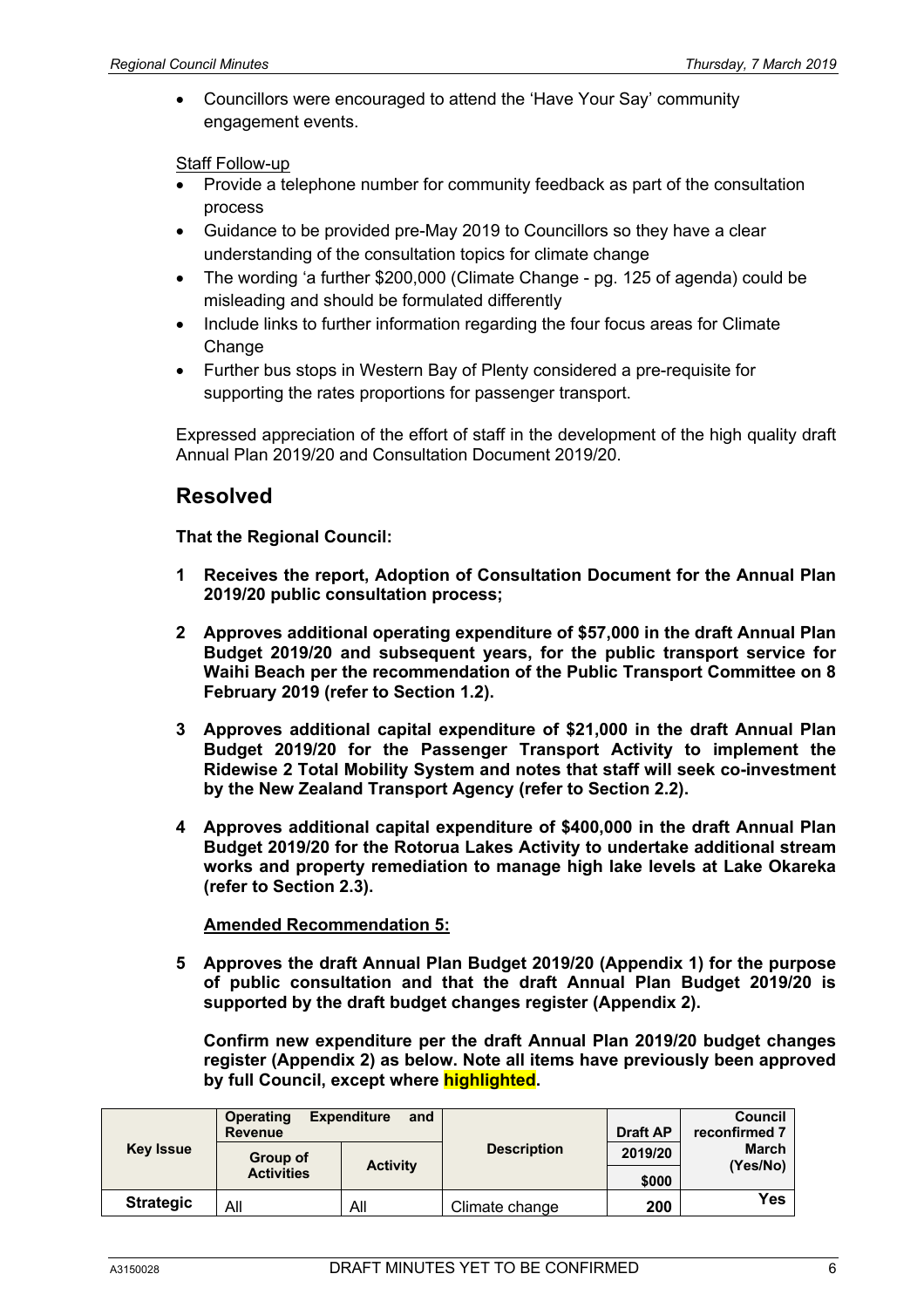| <b>Challenges</b>                                  |                                                                  |                                                  |                                                                                                                                                          |                       |                        |
|----------------------------------------------------|------------------------------------------------------------------|--------------------------------------------------|----------------------------------------------------------------------------------------------------------------------------------------------------------|-----------------------|------------------------|
| The Way We<br><b>Work</b>                          | Regional<br>Planning<br>and<br>Engagement                        | Community<br>engagemen<br>t                      | Community<br>engagement - online<br>peoples panel                                                                                                        | 50                    | Yes                    |
| <b>A Healthy</b>                                   | Integrated<br>Catchments                                         | Tauranga<br>Harbour                              | Increase pest control<br>Kaimai<br>Mamaku<br>in<br><b>BOPRC</b><br>Ranges.<br>cost share.                                                                | 242                   | <b>Yes</b>             |
| <b>Environment</b>                                 | Resource<br>Regulation and<br>Monitoring                         | Resource<br>Consents                             | Additional resourcing<br>to achieve new KPIs<br>2018-28<br><b>LTP</b><br>in<br>(offset<br>by<br>cost<br>recoveries)                                      | 495                   | Yes                    |
| Safe and<br><b>Resilient</b><br><b>Communities</b> | Flood<br>Protection and<br>Control                               | Rivers and<br>Drainage                           | Infrastructure<br>insurance renewal                                                                                                                      | 360                   | <b>Yes</b>             |
| <b>A</b> Vibrant<br><b>Region</b>                  | Regional<br>Development                                          | Regional<br>Infrastructur<br>е                   | Harbour<br>Opōtiki<br>project<br>grant<br>expenditure<br>in<br>2021/22                                                                                   |                       | Yes                    |
|                                                    | Transportation                                                   | Regional<br>Passenger<br>Transport               | Mamaku Trial Public<br><b>Transport Services</b>                                                                                                         | 50                    | <b>Yes</b>             |
|                                                    |                                                                  | <b>Western</b><br><b>Bay</b><br><b>Passenger</b> | Waihī Beach Trial ><br><b>Permanent</b><br><b>Passenger Transport</b><br><b>Service</b><br>(direction<br>from PTC Friday 8                               |                       | <b>Yes</b>             |
|                                                    | <b>Transportation</b>                                            | <b>Transport</b><br>Rotorua<br>Passenger         | February)<br>Time<br>Real<br>Passenger                                                                                                                   | 57                    | <b>Yes</b>             |
|                                                    | Transportation                                                   | Transport<br>Whakatāne<br>Passenger              | Information<br>Real<br>Time<br>Passenger                                                                                                                 | 66                    | <b>Yes</b>             |
|                                                    | Transportation                                                   | Transport                                        | Information<br>Western<br>of<br>Bay                                                                                                                      | 16                    | <b>Yes</b>             |
|                                                    | Regional<br>Planning<br>and<br>Engagement                        | Regional<br>Planning                             | Plenty<br>Sub-region<br>Urban<br>Form<br>(via<br>SmartGrowth)                                                                                            | 420                   |                        |
|                                                    | Increase in Expenditure:                                         |                                                  |                                                                                                                                                          |                       |                        |
|                                                    | <b>Council Direction</b>                                         |                                                  |                                                                                                                                                          | 1,957                 | Council                |
| <b>Key Issue</b>                                   | <b>Capital Expenditure</b><br><b>Group of</b><br><b>Activity</b> |                                                  | <b>Description</b>                                                                                                                                       | <b>DAP</b><br>2019/20 | reconfirmed<br>7 March |
|                                                    | <b>Activities</b>                                                |                                                  |                                                                                                                                                          | \$000                 |                        |
| <b>A Vibrant</b><br><b>Region</b>                  | Transportation                                                   | <b>Total Mobility</b>                            | <b>Ridewise</b><br>total<br>$\frac{1}{2}$ and $\frac{1}{2}$<br>mobility solution -<br>direction<br>per<br><b>Council Workshop 1</b><br>Feb               | 21                    | <b>Yes</b>             |
| <b>A Healthy</b><br><b>Environment</b>             | Integrated<br>Catchments                                         | Kaituna<br>Catchment                             | Kaituna River Re-<br>Council<br>diversion.-<br>Approved<br>Council<br>14<br>Feb<br>meeting<br>2019<br>(brought<br>from<br>forward<br>2019/20 to 2018/19) | (4,500)               | <b>Yes</b>             |
|                                                    | Integrated<br><b>Catchments</b>                                  | <b>Rotorua Lakes</b>                             | <b>Okāreka</b><br>Lake<br>Pipeline - additional<br>expenditure budget<br>request 7<br><b>March</b><br>Council                                            | 401                   | <b>Yes</b>             |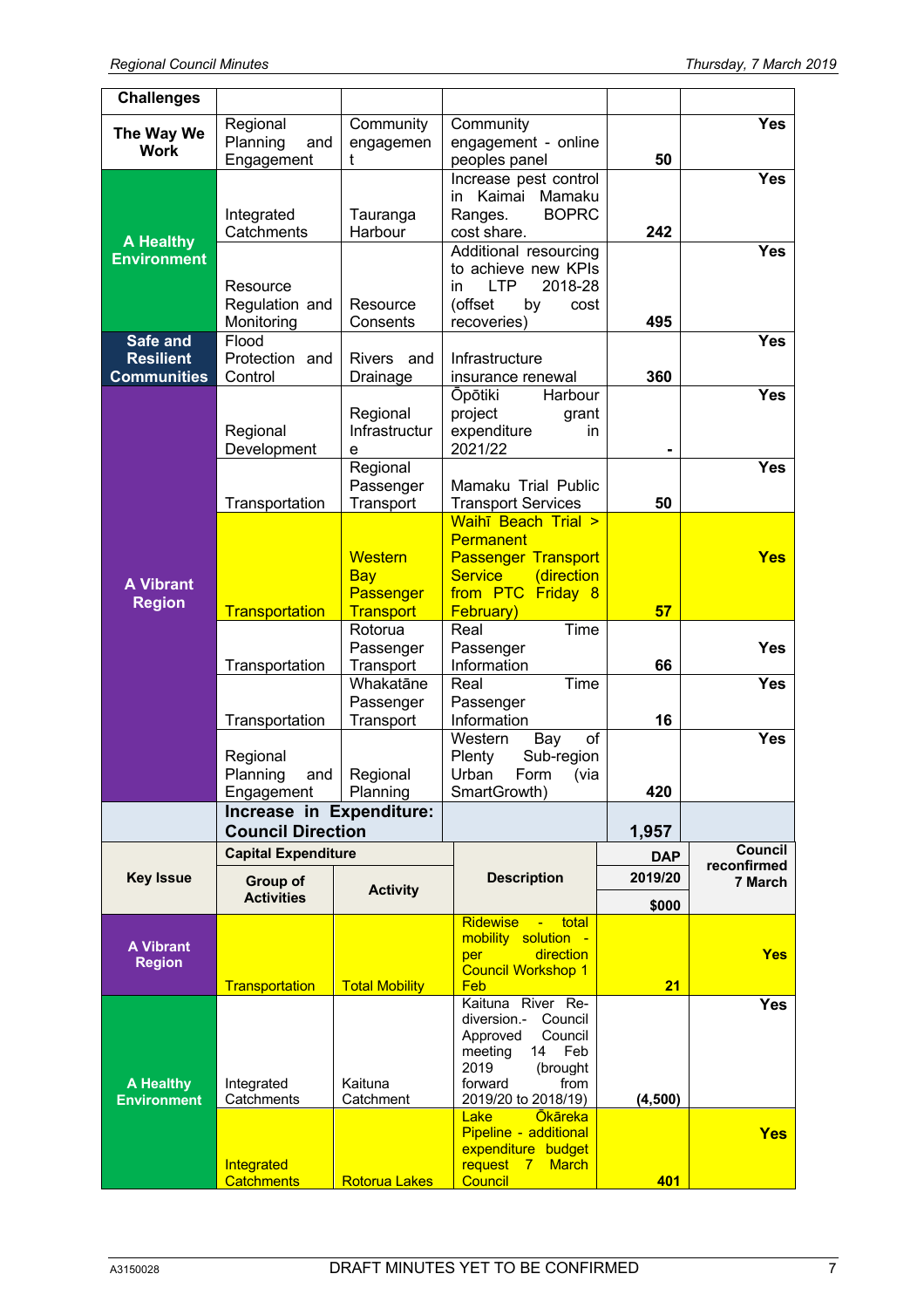|                                                    | <b>Resource</b><br><b>Regulation and</b><br><b>Monitoring</b> | <b>Data Services</b>      | CTD.<br><b>brought</b><br>$\blacksquare$<br>from<br>forward<br>2020/21 to 2018/19                                                |          | Yes |
|----------------------------------------------------|---------------------------------------------------------------|---------------------------|----------------------------------------------------------------------------------------------------------------------------------|----------|-----|
| Safe and<br><b>Resilient</b><br><b>Communities</b> | Flood<br>Protection<br>and<br>Control                         | Rivers<br>and<br>Drainage | Rangitāiki Floodway<br>- Approved Council<br>Feb<br>14<br>meeting<br>2019<br>(brought)<br>forward<br>from<br>2019/20 to 2018/19) | (1,065)  | Yes |
|                                                    | <b>TOTAL CAPITAL CHANGES</b>                                  |                           |                                                                                                                                  | (5, 142) |     |

- **6 Notes that the draft Annual Plan Budget 2019/20 is unbalanced, mainly due to operating grants for infrastructure projects which are funded from reserves, and that an unbalanced budget is prudent.**
- **7 Approves the draft total real rates revenue increase of 6.5%, which is more than the forecast 5.3% increase for Year 2 of the Long Term Plan 2018-2028, for the purpose of public consultation.**
- **8 Agrees that, pursuant to section 95 2A of the Local Government Act (2002), the variances from Year 2 of the Long Term Plan 2018-2028 are not significant or material enough to require a full special consultative procedure including formal submissions and hearings.**
- **9 Adopts the Annual Plan 2019/20 Consultation Document 'What Do You Think?' for public consultation (Appendix 3).**
- **10 Adopts the Statement of Proposal to amend the Revenue and Financing Policy for public consultation using the special consultative procedure under the Local Government Act, to be consulted on concurrently with the Annual Plan 2019/20 (Appendix 4).**
- **11 Adopts the supporting information documents for the purposes of consultation on the proposed changes to the Revenue and Finance Policy Statement of Proposal (Appendix 5 and 6).**
- **12 Delegates to the Chief Executive to make any minor editorial changes and to update the financial information to the Annual Plan 2019/20 Consultation Document as necessary.**

**Thompson/Bruning CARRIED**

# 8 **Consideration of General Business**

Nil

# 9 **Consideration of Late Items**

Nil

### **The meeting closed at 3.23 pm**